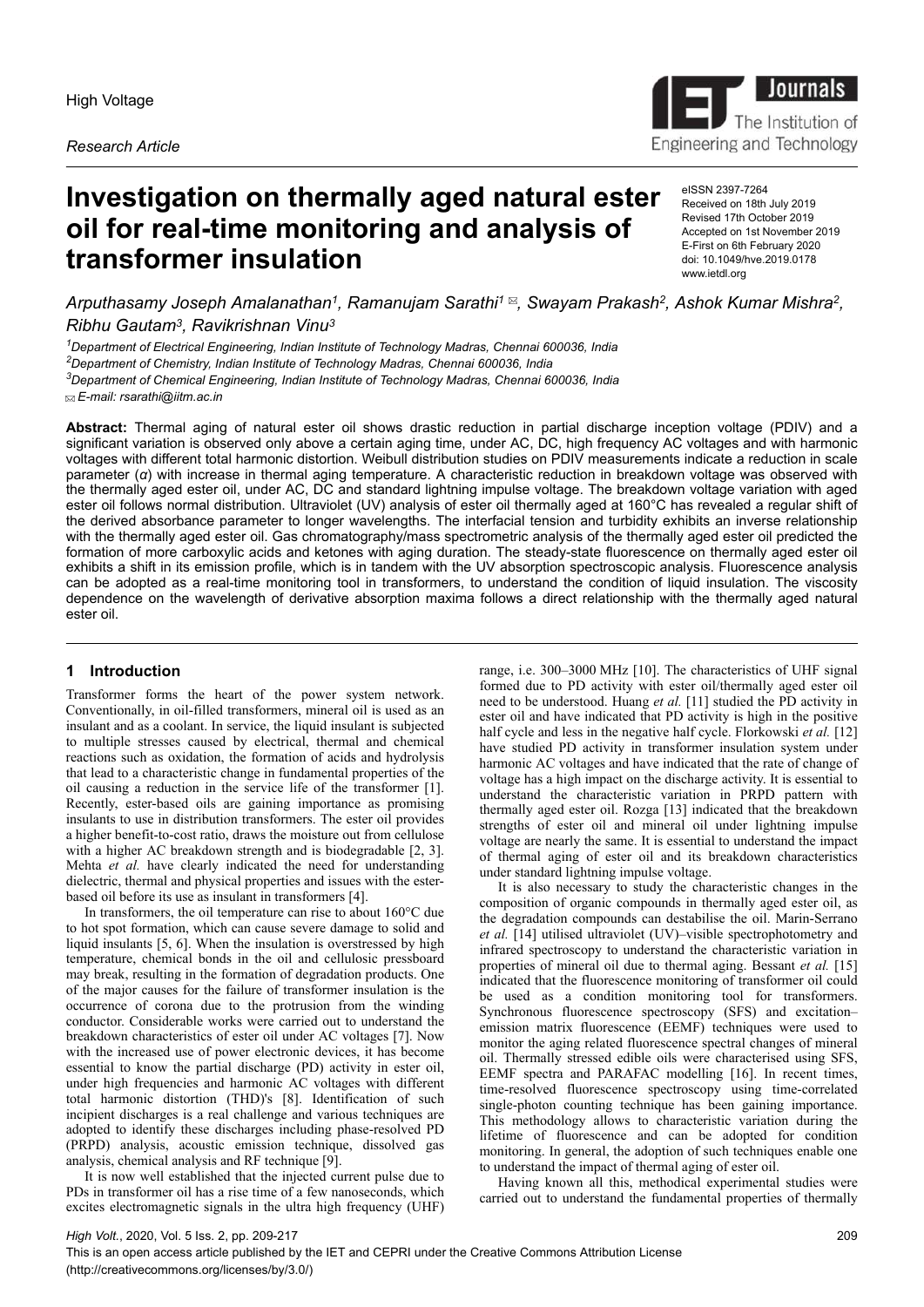

**Fig. 1** *Experimental setup for partial discharge and breakdown studies*

aged ester oil, through following important studies (i) variation in PD inception voltage (PDIV) with thermally aged ester oil under AC, high-frequency AC, DC voltage and harmonic AC voltage with different THD's, (ii) statistical analysis on breakdown strength of thermally aged ester oil under AC and DC voltages, (iii) analysis of UHF signal generated due to PD activity under AC and DC voltages, (iv) analysis of thermally aged ester oil by UV, fluorescent analysis and by pyrolytic GC/MS studies and (v) analysis of viscosity and turbidity of thermally aged ester oil.

# **2 Experimental studies**

The experimental set-up used for generating the PD and for breakdown studies is shown in Fig. 1. The test arrangement includes a high voltage source, test electrode and UHF sensor along with digital storage oscilloscope (DSO).

#### *2.1 High-voltage source*

A 100 kV, 5 kVA, 50 Hz transformer was used to generate the required AC voltage and a voltage doubler circuit was used to generate the DC voltage. The capacitance and resistance divider was used to measure the applied AC and DC voltages, respectively. The high-frequency AC voltage and harmonic AC voltage with different THD's were generated by use of high voltage Trek amplifier (Model 20/20C) with desired input waveshape using a function generator. The voltage applied for the test was increased at a constant rate of 300 V/s. The standard lightning impulse voltage (1.2/50 μs) was generated with a single-stage impulse generator. Capacitance divider was used for its measurement.

# *2.2 Test cell and breakdown studies*

Needle-plane electrode configuration was used for PD and breakdown studies. The distance between the needle and the bottom ground electrode was maintained at 5 mm. The stainless steel needle with its tip radius of  $50 \pm 3 \mu$ m and the ground electrode with 5 cm in diameter was used for the study. For every ten breakdowns, the needle electrode was replaced, for experimental studies, to avoid variation in breakdown voltage due to needle electrode tip radius variation. After every breakdown, the gap between the needle electrode and the ground is free from any carbon track or bubbles formed due to previous breakdown. New oil is used in the study, after every 25 breakdowns.

#### *2.3 UHF sensor*

Non-directional broadband UHF sensor was used for identifying the PD activity generated UHF signals [17]. The sensor was kept at a distance of 20 cm away from the test cell. The output of the sensor was connected to the DSO that has a bandwidth of 3.5 GHz operated at 40 GSa/s with an input impedance of 50  $\Omega$ / spectrum analyser.

# *2.4 Thermal aging*

Natural ester oil (MIDEL 1215) was used for thermal aging studies. The pressboard material with a thickness of 1.5 mm was wrapped with the copper sheet and immersed into a beaker with 650 mL of natural ester oil. The weights of the pressboard, copper sheet, and oil were taken in the ratio of 1:1:10. The thermal aging

was carried out at 90, 140 and 160°C in nitrogen gas ambiance as per IEC 62332-2 standard [18]. The oil samples were taken out at every 100 h from the reaction mixture, for further analysis.

### *2.5 Physico-chemical studies*

Electronic absorption spectra were measured with a Shimadzu V-2500 A1 UV–visible spectrophotometer with a scan rate of 1  nm. Fluorescence measurements were performed with a Horiba aqualog spectrofluorometer with a xenon lamp of 150 W. A triangular cuvette was used in order to obtain both front and backface fluorescence with minimum scattering. EEMF spectra were measured in the excitation wavelength range of 240–700 nm at an interval of 10 nm. The emission wavelength range was set at 240– 800 nm with an interval of 1.1 nm. All fluorescence measurements of the oil samples were taken at a regular interval of 100 h, in order to detect the marginal variation in the degradation mechanism of ester oils until the total aging period of 500 h.

Viscosity measurements were performed in a modular compact rheometer (MCR 102, Anton Paar) with a CP 40 Cone and Plate measuring system. Turbidity measurements were carried out using Nephlo-Turbidity metre. Dynamic contact angle tensiometer with a Wilhelmy plate made up of platinum and iridium was used for measuring interfacial tension (IFT). GC/MS spectrometer (Shimadzu QP2010 Plus) was used to estimate the organic composition of fresh and thermally aged ester oil. At the first stage, the ester oil was diluted to 1000 ppm with chloroform and 1 μL was injected to the UA-5 capillary column (5% dimethylpolysiloxane,  $30 \text{ m} \times 0.25 \text{ mm}$  i.d.  $\times 0.25 \text{ µm}$  film thickness). The GC oven was initially maintained at 40°C for 1 min and increased to the required temperature of 280°C, at the heating rate of 10°C min−1 and finally maintained at this temperature for 10 min. Ultra high pure helium (99.9995%) was used as the carrier gas at the column flow rate of 1 mL min−1 with a split in ratio of 14.3:1. The injector, interface and ion source temperatures were 300, 300 and 250°C. The pyrolysates were scanned in the m/z range of 50–500 Da (m/z) and the products were identified using NIST library of the mass spectra of organic compounds. The pyrolysates composition obtained by using relative peak area %. The experiments carried out for three times and the product yields, its standard deviation was within 5%.

# **3 Results and discussion**

## *3.1 Variation in PDIV of thermally aged ester oil*

Fig. 2 shows the variation in PDIV of thermally aged ester oil under different voltage profiles. In the present study, the PDIV was measured based on the first pulse being captured by the oscilloscope from the UHF sensor output. It is observed that, under AC and DC voltages, the PDIV decreases with both aging temperature and aging time. This variation is significant with virgin ester oils and with thermally aged ester oil. It is also observed that the PDIV is high under negative DC followed with positive DC and AC voltages.

The PD inception and its propagation get altered with the local condition including the radius of curvature of the top needle electrode, moisture content and contaminated particles present in the oil etc. [19]. Fig. 2 shows no major change in the PDIV under AC voltage upto 100 h and a marginal reduction was observed after 300 h of aging time. Also, the PDIV was less affected at lower aging temperature (90°C). When the aging temperature is high, the PDIV gets reduced and the standard deviation in its measured value was lower. Azcarraga *et al.* [20] have shown that the injected charges in the negative half cycle have a high impact on the inception of discharges. He has clearly indicated that local electric field has high impact on PD inception. The ionisation of the liquid at the needle tip under positive polarity produces an aiding electric field that initiates discharges at lower voltage as compared to negative polarity.

Xiang *et al.* [21] have studied the inception and breakdown characteristics of insulating liquids under DC stress. They have indicated that intensity of light and number of pulses that have occurred on occurrence of discharges is high under positive

210 *High Volt.*, 2020, Vol. 5 Iss. 2, pp. 209-217 This is an open access article published by the IET and CEPRI under the Creative Commons Attribution License (http://creativecommons.org/licenses/by/3.0/)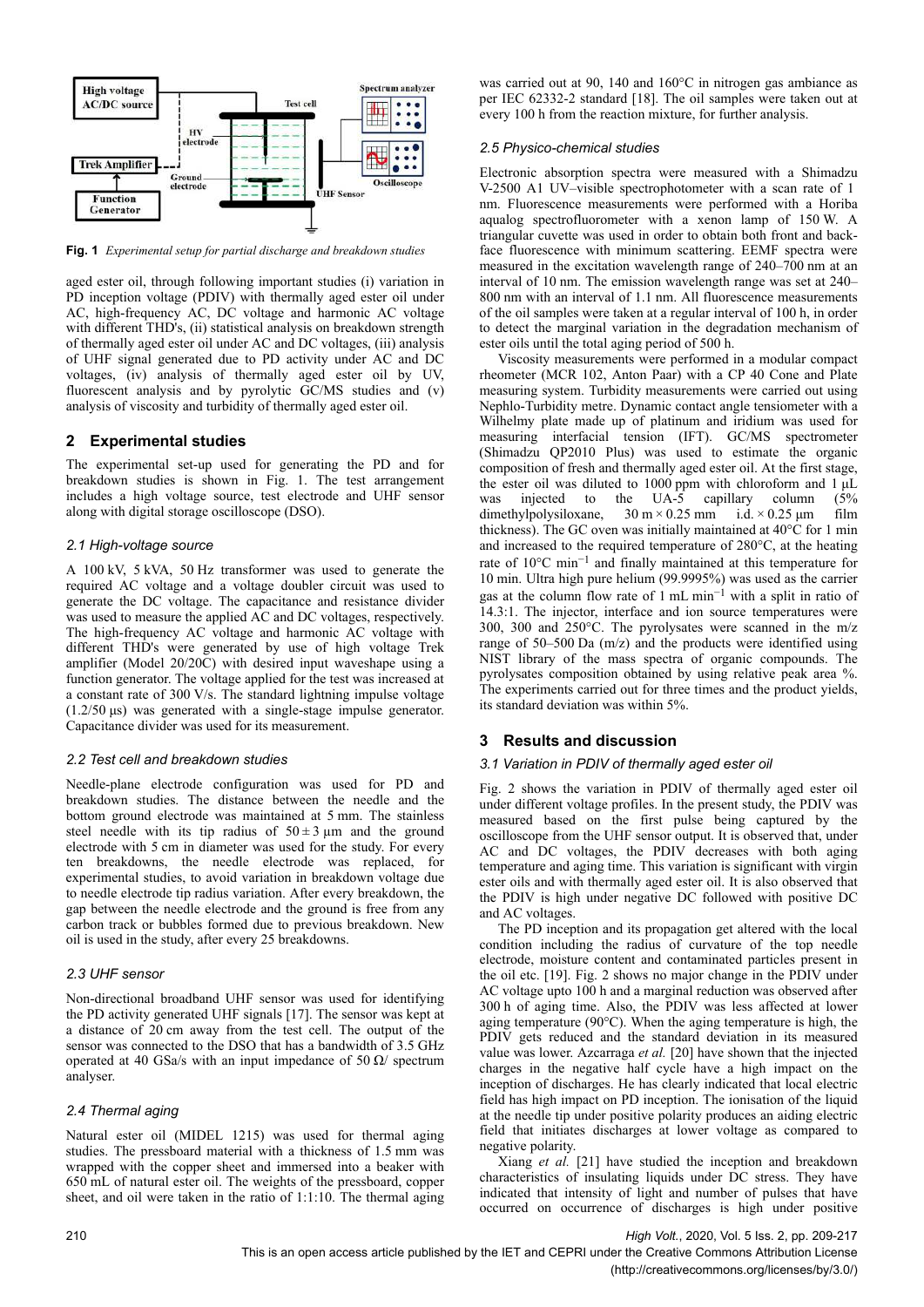

**Fig. 2** *Variation in the PDIV of ester oil aged at different temperatures under different voltage profiles (a)* 90°C, *(b)* 140°C, *(c)* 160°C



**Fig. 3** *Weibull distribution of PDIV for virgin and thermally aged ester oil under different voltage profiles (a)* AC voltage, *(b)* + DC voltage, *(c)* −DC voltage

polarity. Under negative DC voltage incepted discharges, they have indicated that intensity of light measured was much lower than that occurred under positive discharges. In addition, the number of pulses formed are discrete and its duration lies around 100 ns. This clearly indicates that the severity of discharges to be high under positive DC voltage. The PDIV was fitted with a two-parameter Weibull distribution as per the IEC 62539 standard [22] for statistical analysis [23] is shown in Fig. 3. The effect of scale parameter  $(a)$  with tip radius due to PD activity has been found to increase [20]. The scale parameter  $(a)$  measured with PDIV of thermally aged oil, for different voltage profile under different aging temperature was calculated (from Fig. 3) based on 63.2% probability percentile with a 95% confidence intervals, and is shown in Fig. 4. It is observed that the scale parameter decreases with increase in aging temperature.

Table 1 shows the variation in PDIV of ester oil under highfrequency AC voltage. It is evident that the increase in frequency leads to a reduction in PDIV. It is also observed that at a particular harmonic voltage, the influence of THD on PDIV is minimum (Table 2). The values in Table 2 is an average of 20 readings. The standard deviations, in this case, was <0.05 kV. Hence, the error values were not included in Table 1.

The typical UHF signal acquired during PD activity with thermally aged natural ester oil is shown in Fig. 5*a*. During the process of PD activity, around 50 sequences of signal were taken and its average FFT waveform has been indicated in Fig. 5*b*. Also, these sequences were repeated for multiple times and it was found that dominant frequency of all the signal lies around 1 GHz and an increase in the energy content of signal was also observed.

Fig. 6 shows the PRPD analysis of thermally aged ester oil at different temperatures under harmonic AC voltages with different THDs. It has been found that inception occurs at different voltages for different aged samples. Hence, in order to compare the different samples from PRPD analysis, the voltage was maintained at 20% above the PDIV and the PRPD signal was measured. PRPD analysis was carried out by connecting UHF sensor output to the spectrum analyser. The spectrum analyser was operated in zero span mode with central frequency same as the dominant frequency of 1 GHz generated due to PD activity (Fig. 5*b*). The function generator output used for applying voltage across the test cell by using Trek amplifier is synchronised with the spectrum analyser, to correlate the discharge activity with the phase of occurrence of the applied AC voltage. It is observed that PD activity in the negative half cycle is less compared to the positive half cycle, under

#### *High Volt.*, 2020, Vol. 5 Iss. 2, pp. 209-217

This is an open access article published by the IET and CEPRI under the Creative Commons Attribution License (http://creativecommons.org/licenses/by/3.0/)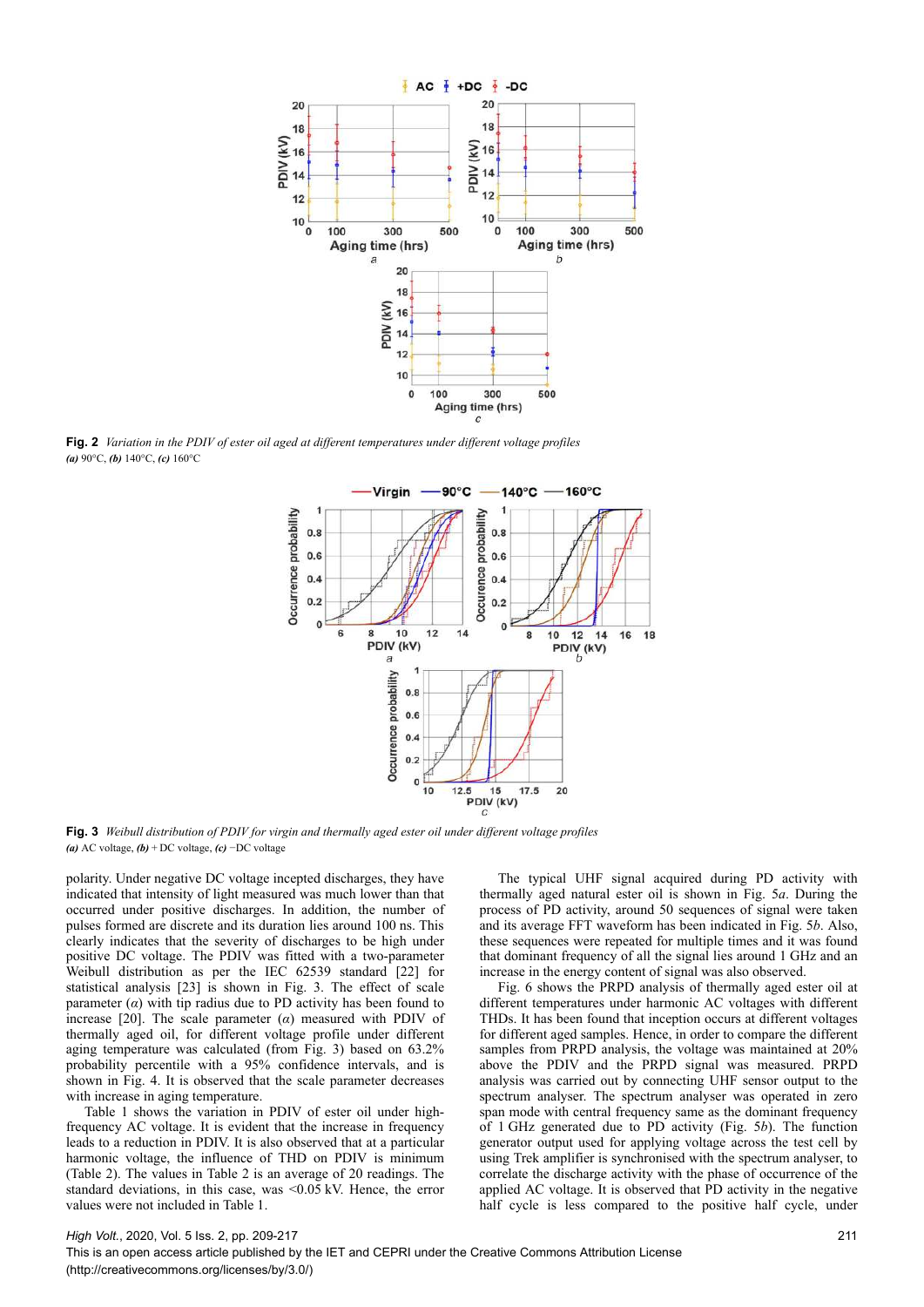

**Fig. 4** *Statistical Weibull scale parameter for different aging temperature under different voltage profiles*

**Table 1** Variation in the PDIV of thermally aged ester oil under high-frequency AC harmonics

| Sample                          |                          | PDIV. kV                 |                          |                          |                          |                          |                          |                          |                          |                          |                          |                          |
|---------------------------------|--------------------------|--------------------------|--------------------------|--------------------------|--------------------------|--------------------------|--------------------------|--------------------------|--------------------------|--------------------------|--------------------------|--------------------------|
|                                 |                          | 2f                       |                          |                          | 3f                       |                          | 5f                       |                          | 7f                       |                          |                          |                          |
| Virgin                          | 11.71                    |                          |                          | 11.65                    |                          | 11.43                    |                          |                          | 11.24                    |                          |                          |                          |
| Aging<br>temp/<br>aging<br>time | 100 h-<br>aged<br>sample | 300 h-<br>aged<br>sample | 500 h-<br>aged<br>sample | 100 h-<br>aged<br>sample | 300 h-<br>aged<br>sample | 500 h-<br>aged<br>sample | 100 h-<br>aged<br>sample | 300 h-<br>aged<br>sample | 500 h-<br>aged<br>sample | 100 h-<br>aged<br>sample | 300 h-<br>aged<br>sample | 500 h-<br>aged<br>sample |
| $90^{\circ}$ C                  | 11.67                    | 11.58                    | 11.39                    | 11.58                    | 11.43                    | 11.26                    | 11.48                    | 11.27                    | 10.95                    | 11.17                    | 11.04                    | 10.76                    |
| $140^{\circ}$ C                 | 11.53                    | 11.31                    | 10.86                    | 11.42                    | 11.12                    | 10.69                    | 11.26                    | 10.96                    | 10.43                    | 10.96                    | 10.71                    | 10.35                    |
| $160^{\circ}$ C                 | 11.51                    | 11.02                    | 10.52                    | 11.22                    | 10.86                    | 10.24                    | 11.12                    | 10.47                    | 10.21                    | 10.45                    | 10.12                    | 9.43                     |

**Table 2** Variation in the PDIV of thermally aged ester oil under high-frequency AC harmonics with different THDs

| Sample                          |                          | PDIV, kV                 |                          |                          |                          |                             |                            |                          |                          |                             |                             |                             |
|---------------------------------|--------------------------|--------------------------|--------------------------|--------------------------|--------------------------|-----------------------------|----------------------------|--------------------------|--------------------------|-----------------------------|-----------------------------|-----------------------------|
|                                 | $f + 3f(4% THD)$         |                          |                          | $f + 7f(4% THD)$         |                          |                             | $f + 3f(40\% \text{ THD})$ |                          |                          | $f + 7f(40\% \text{ THD})$  |                             |                             |
| Virgin                          |                          | 11.54                    |                          |                          | 11.12                    |                             | 10.56                      |                          |                          | 10.35                       |                             |                             |
| Aging<br>temp/<br>aging<br>time | 100 h-<br>aged<br>sample | 300 h-<br>aged<br>sample | 500 h-<br>aged<br>sample | 100 h-<br>aged<br>sample | 300 h-<br>aged<br>sample | $500 h -$<br>aged<br>sample | 100 h-<br>aged<br>sample   | 300 h-<br>aged<br>sample | 500 h-<br>aged<br>sample | $100 h -$<br>aged<br>sample | $300 h -$<br>aged<br>sample | $500 h -$<br>aged<br>sample |
| $90^{\circ}$ C                  | 11.48                    | 11.25                    | 11.16                    | 11.08                    | 10.78                    | 10.61                       | 10.32                      | 10.26                    | 10.01                    | 10.19                       | 9.94                        | 9.76                        |
| $140^{\circ}$ C                 | 11.12                    | 10.75                    | 10.43                    | 10.83                    | 10.32                    | 10.07                       | 10.13                      | 9.67                     | 9.54                     | 9.87                        | 9.54                        | 9.13                        |
| $160^{\circ}$ C                 | 10.57                    | 10.11                    | 9.75                     | 10.05                    | 9.78                     | 9.22                        | 9.96                       | 9.34                     | 9.02                     | 9.23                        | 8.75                        | 8.23                        |



**Fig. 5** *Typical UHF signal generated due to (a)* PD activity, *(b)* FFT analysis with thermally aged ester oil

harmonic AC voltage. Under AC voltage, the discharge occurred in the range of 60° to 120° phase angle in the positive half cycle and in the range of 220°–270° phase angle in the negative half cycle. This clearly indicates that the spread in the phase of occurrence is less under negative AC voltage. Under harmonic AC voltage, the PD activity is more pronounced when rate of the rise in voltage is high.

#### *3.2 Variation of breakdown voltage on the thermal aging of ester oil*

Fig. 7 shows the variation in the breakdown strength of thermally aged ester oil under standard lightning impulse voltage, with needle-plane configuration. The breakdown voltage of the sample was taken based on average of 25 breakdown voltage measurements. It has been observed that negative lightning impulse leads to higher breakdown voltage compared to positive lightning impulse voltage. Dang *et al.* [24] concluded that irrespective of the type of liquid, the stopping length of negative polarity is higher than the positive polarity. The ester oil aged at 90°C did not show any major variation in breakdown voltage with the aging time and also the standard deviation about the mean was very less compared to virgin ester oil. The impact of negative lightning on the thermally aged ester oil was very less compared to positive lightning and a drastic reduction was observed only at higher aging temperatures (140 and 160°C). Li *et al.* [25] indicated that acid contents formed as by-product due to thermal aging can have high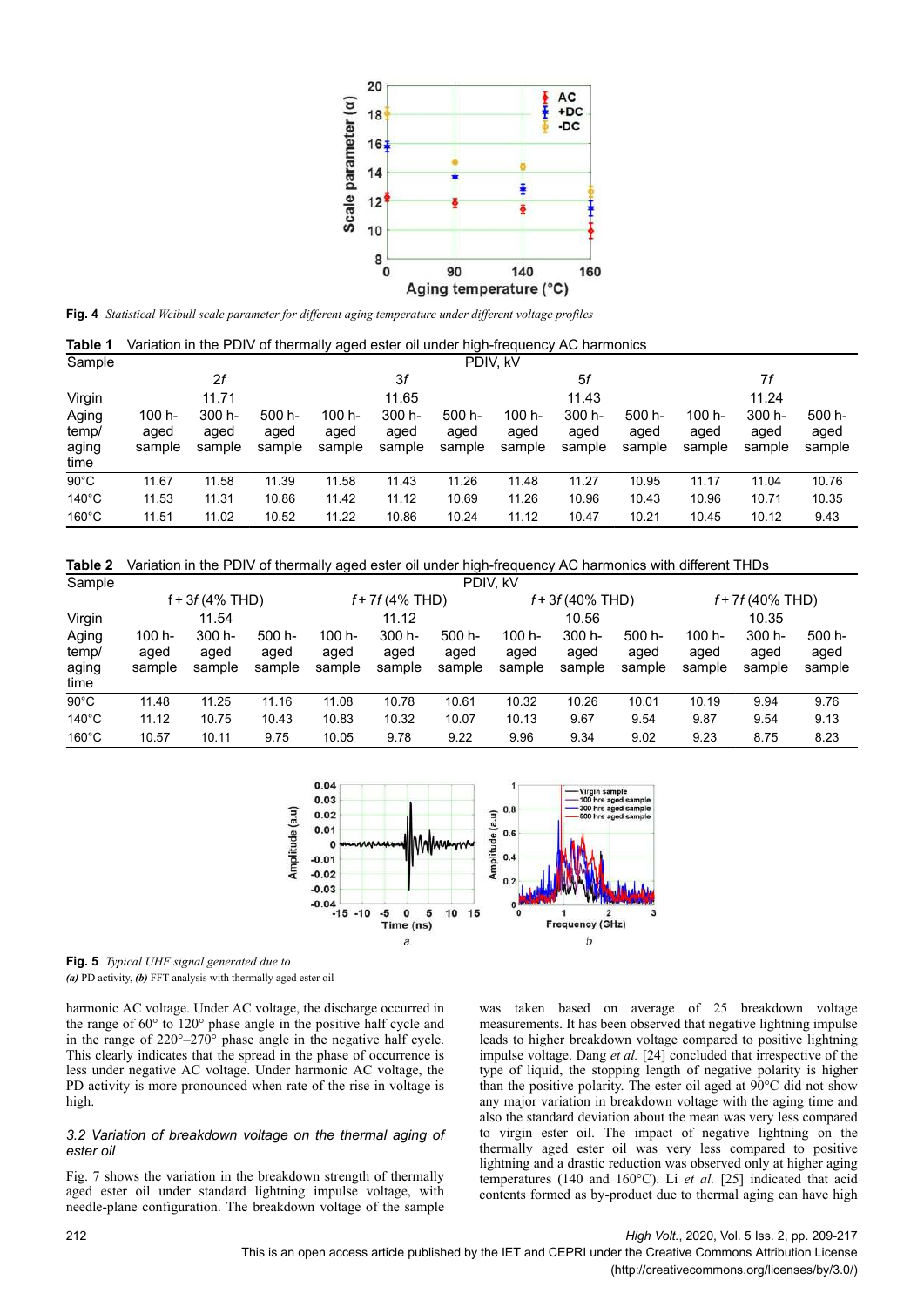

**Fig. 6** *PRPD of thermally aged ester oils at different temperatures for 500 h aging duration*

*(a) f* + 3*f*(4%THD), *(b) f* + 3*f*(40%THD), *(c) f* + 7*f*(4%THD), *(d) f* + 7*f*(40%THD)



**Fig. 7** *Analysis of impulse breakdown voltages of ester oil aged at different temperatures*

*(a)* Positive impulse, *(b)* Negative impulse



**Fig. 8** *Variation in the breakdown voltage of thermally aged ester oil for 500 h aging duration (i) virgin ester oil, (ii) 90°C, (iii) 140°C and (iv) 160°*

impact on reduction in breakdown voltage, especially, under negative polarity than under positive polarity.

The variation in the breakdown voltage under AC and DC voltages are shown in Fig. 8 along with their standard deviation. It is observed that the breakdown strength of the electrode gap is high under negative DC voltage compared to positive DC and AC voltages. In case of the negative electrode, the streamers developed

are highly branched and its propagation rate gets limited due to the lower diffusion of charge carriers which could have caused the reduction in the breakdown voltage to be more abrupt in both AC voltage and positive DC voltage compared to negative DC voltage.

The statistical analysis on the breakdown voltages of thermally aged ester oil was carried out using Shapiro–Wilk test in order to design and manage the power apparatus. The significance level of hypothesis was chosen as 95% to verify the data for normal distribution. The *p*-value is the probability of detecting the likelihood of hypothesis and it is also used to rank the distributions. If the *p*-value is higher than the significance level ( $\alpha$  = 0.05), then the null hypothesis is accepted. The *W* Statistic used for Shapiro– Wilk test is given by

$$
W = \frac{\left(\sum_{i=1}^{n} a_i x_i\right)^2}{\sum_{i=1}^{n} (x_i - \bar{x})^2}
$$
(1)

Jing *et al.* [7] have studied the breakdown characteristic of ester oil and have indicated that the breakdown voltage follows a normal distribution and the deviations at the lower and upper percentiles are high. It can be seen from Table 3 that the test accepts the null hypothesis of normal distribution. Further, in order to check for the extreme value distribution, the *K*-*S* test was carried out which indicated a lower *p*-value. Dang *et al.* [26] has confirmed that the breakdown voltage of natural ester oil follows normal distribution. Fig. 9 shows the probability plot of breakdown voltage on thermally aged ester oil under AC and DC voltages. More scatter in the data is being observed in negative DC voltage and it was higher for virgin ester oil compared to aged oil. The skewness of the observed breakdown value was positive and the kurtosis was negative for both virgin and thermally aged ester oil (Table 4) which indicates the right shift in the data spread from the mean value and the distribution is platykurtic [26].

#### *3.3 UV absorption spectroscopic studies*

Fig. 10 shows the UV absorption spectra of thermally aged ester oil. A progressive bathochromic shift is observed as the ester oil undergoes thermal aging. This observation essentially goes in line with the darkening of colour as observed visually. As Fig. 10 shows, the absorbance values saturate at ∼5, and the approach to saturation occurs progressively at longer wavelengths as aging progresses. For such multichromophoric samples tending to saturation at lower wavelengths, Divya and Mishra [27] had introduced a 'derived absorbance' parameter as shown in (2) that corresponds to absorbance values at which inner filter effects caused loss of observed fluorescence.

$$
F_{l/2,\lambda} = K \cdot A_{\lambda} \cdot 10^{-A_{\lambda}/2} \tag{2}
$$

where  $F_{l/2}$  is the intensity of fluorescence,  $A_{\lambda}$  is absorbance and *K* is constant factor.

The wavelengths corresponding to the maxima of such plots can be used as a quantitative parameter for estimating the progressive colouration as shown in Table 5. Derived absorbance plots as shown in Fig. 10 gives a clear idea regarding the excitation maximum as well as the shift of absorbance maximum with varying in aging period. Saha *et al.* [28] carried out UV analysis with thermally aged mineral oil and indicated that the absorbance of oil builds up monotonically with aging time at a much higher rate in the air than in nitrogen. The absorption spectra observed under high-aging temperature had a peak absorbance at a wavelength of 275 nm, and small spikes were also observed at 315  nm. These two absorption wavelengths detected were found to be due to copper ions (NIST database), which has resulted due to the erosion of copper sheets impregnated along with pressboard. The formation of acids and other compounds formed during the thermal aging process would have caused corrosion to copper material. Thus the presence of copper ions in oil is one of the indicators of degradation of oil.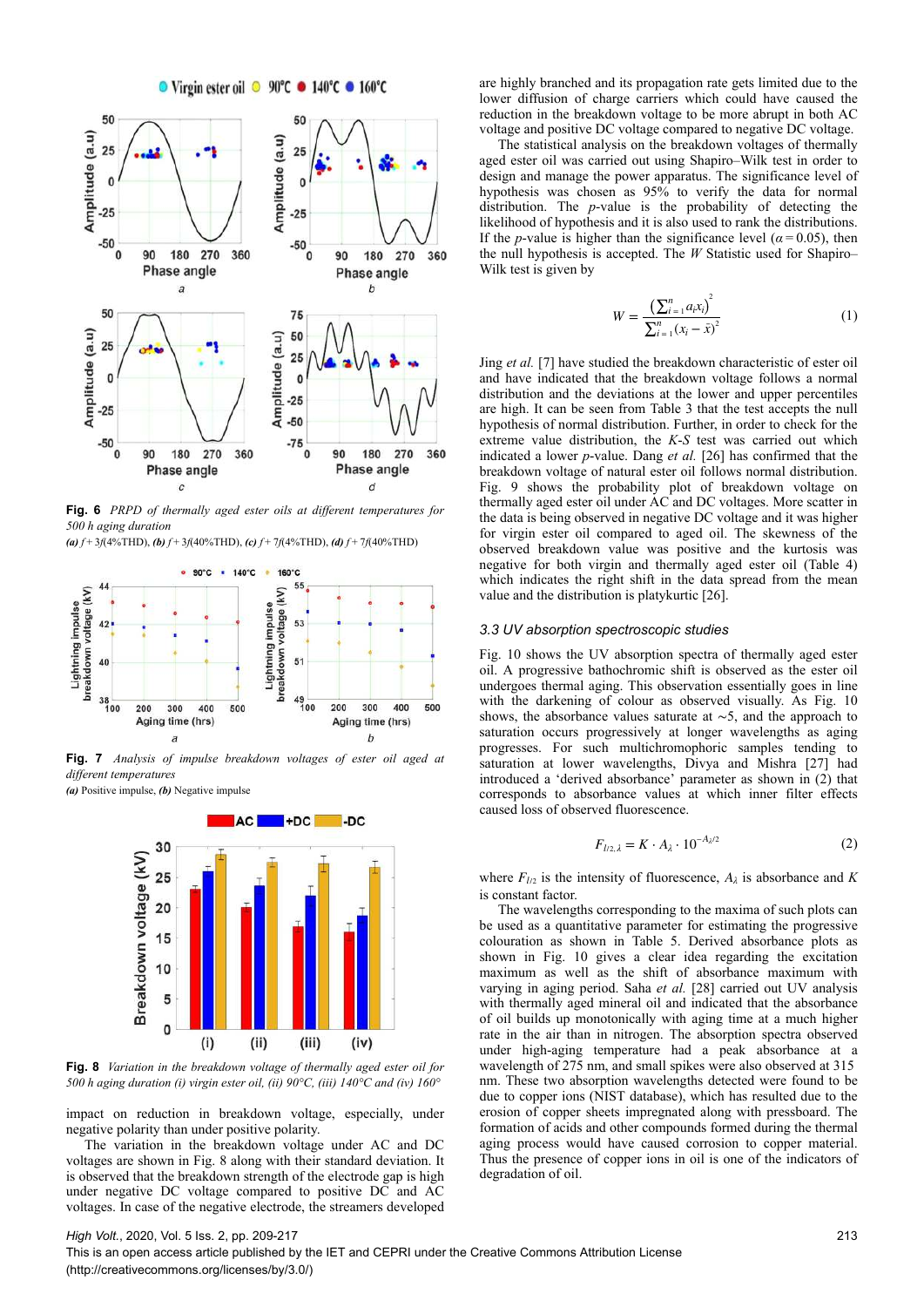**Table 3** Hypothesis test of conformity to normal distribution under different voltage profiles

| Sample          | AC voltage    |                 | + DC voltage  |                 | -DC voltage   |                 |  |
|-----------------|---------------|-----------------|---------------|-----------------|---------------|-----------------|--|
|                 | Statistic (W) | <i>p</i> -value | Statistic (W) | <i>p</i> -value | Statistic (W) | <i>p</i> -value |  |
| Virgin          | 0.9408        | 0.2489          | 0.9781        | 0.7883          | 0.9431        | 0.2745          |  |
| $90^{\circ}$ C  | 0.9458        | 0.3079          | 0.9149        | 0.0789          | 0.9355        | 0.1973          |  |
| $140^{\circ}$ C | 0.9417        | 0.2579          | 0.9705        | 0.7652          | 0.9252        | 0.1248          |  |
| $160^{\circ}$ C | 0.9281        | 0.1421          | 0.9311        | 0.1623          | 0.9301        | 0.1550          |  |



**Fig. 9** *Normal probability of breakdown voltage on thermally aged ester oil (a)* AC voltage, *(b)* + DC voltage, *(c)* −DC voltage

**Table 4** Skewness and Kurtosis of thermally aged ester oil for breakdown voltage under AC and DC voltage

| Sample          | AC voltage | - -       | + DC voltage    |           | -DC voltage     |           |  |
|-----------------|------------|-----------|-----------------|-----------|-----------------|-----------|--|
|                 | Skewness   | Kurtosis  | <b>Skewness</b> | Kurtosis  | <b>Skewness</b> | Kurtosis  |  |
| Virgin          | 0.3900     | $-1.1329$ | 0.1484          | $-1.2946$ | 0.0436          | $-0.4406$ |  |
| $90^{\circ}$ C  | 0.2175     | $-0.6836$ | 0.4851          | $-0.6731$ | 0.2065          | $-0.9792$ |  |
| $140^{\circ}$ C | 0.0890     | $-0.5566$ | 0.1911          | $-1.1407$ | 0.2583          | $-0.4838$ |  |
| $160^{\circ}$ C | 0.1909     | $-0.3907$ | 0.2567          | $-0.8576$ | 0.3921          | $-0.5276$ |  |



**Fig. 10** *Variation in UV absorption spectrum of ester oil aged at different temperatures (a)* 90°C, *(b)* 140°C, *(c)* 160°C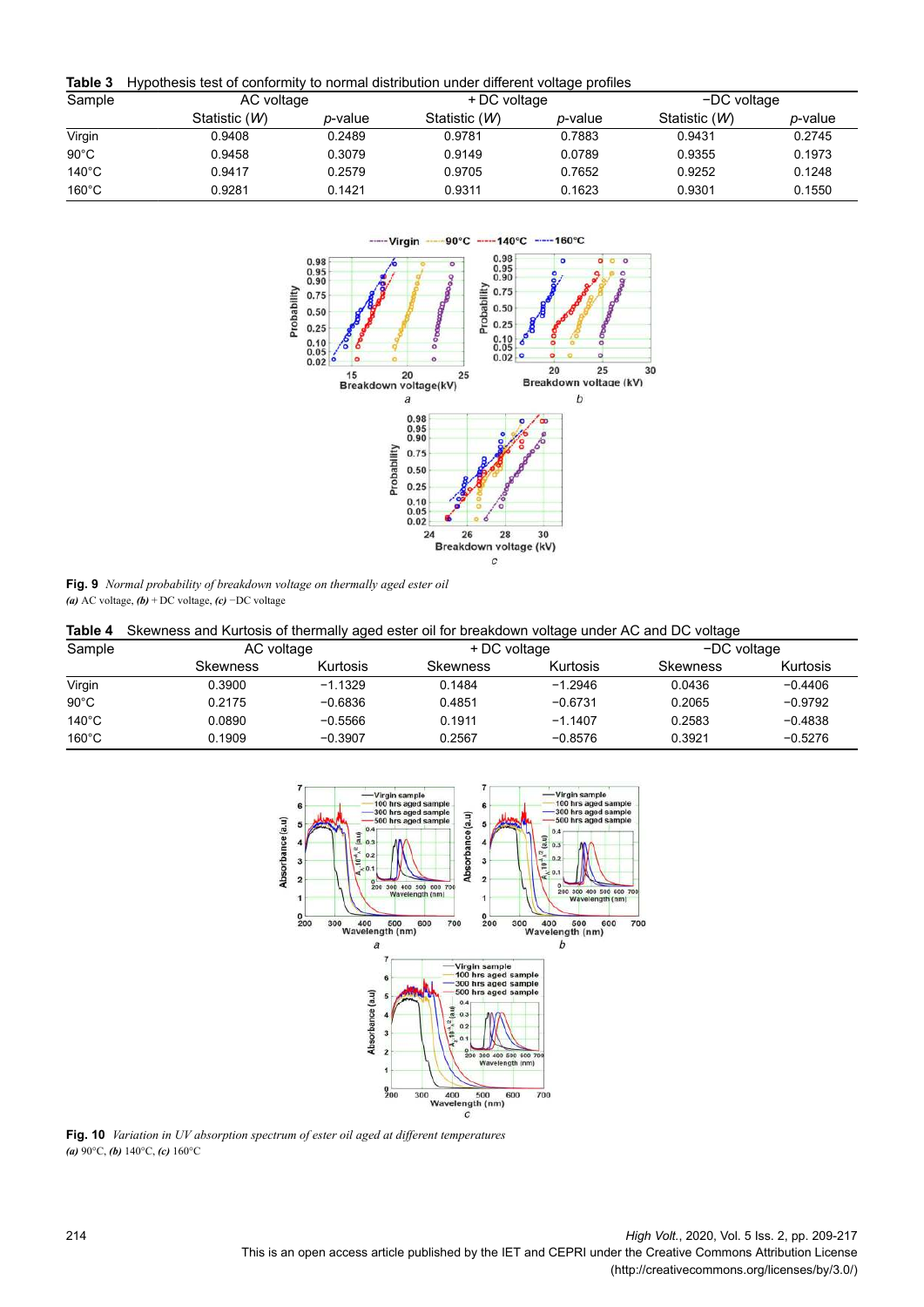# **Table 5** Parametric variations on spectral characteristics of oil under different temperatures

| Sample     | Wavelength corresponding to maximum derived absorption spectra $(\lambda_{\text{der}}^{\text{max}})$ nm |                       |     |  |  |  |  |  |
|------------|---------------------------------------------------------------------------------------------------------|-----------------------|-----|--|--|--|--|--|
| Virgin     |                                                                                                         | 330                   |     |  |  |  |  |  |
|            |                                                                                                         | Aging temperature, °C |     |  |  |  |  |  |
| Aging time | 90                                                                                                      | 140                   | 160 |  |  |  |  |  |
| 100 h aged | 354                                                                                                     | 342                   | 356 |  |  |  |  |  |
| 300 h aged | 359                                                                                                     | 356                   | 402 |  |  |  |  |  |
| 500 h aged | 400                                                                                                     | 400                   | 432 |  |  |  |  |  |



#### **Fig. 11** *EEM spectra of*

*(a)* Virgin ester oil, *(b)* Ester oil aged at 90°C for aging duration of (i) 100 h and (ii) 500 h, *(c)* Ester oil aged at 140°C for aging duration of (i) 100 h and (ii) 500 h, *(d)* Ester oil aged at 160°C for aging duration of (i) 100 h and (ii) 500 h

# *3.4 Steady-state analysis of fluorescence with excitation– emission matrix (EEM) for thermally aged ester oil*

Fig. 11 shows EEM spectra of virgin oil and thermally aged ester oil. The excitation maximum of oil lies in the range of 300–450 nm for both virgin oil and oil aged at a lower temperature for 100 h. On the contrary, there was a prominent Stokes shift observed when the sample was aged at a higher temperature for long duration. From the EEM spectra and the derived absorbance plot, it is clear that there is a close correspondence with the aging and redshift of excitation maximum.

From derived absorbance plot (Fig. 10) the *λ*max of virgin sample is 330 nm and it is nearly same as the excitation maximum of the virgin sample in EEM contour map (Fig. 11). Similar behaviour can be clearly observed from derived absorbance plot and EEM spectra of aged samples. This close correspondence is summarised well in Tables 5 and 6.

The change in the composition of the oil, as observed from GC/MS analysis (Table 7), could also be a reason for the the concentration-dependent red shift. The emission maxima of virgin oil lying at 425 nm were only slight shifted by about 10 nm when the aging was carried out at lower temperatures (90°C). On the other hand, there was a substantial change in its shift by nearly 50  nm when the the aging temperature was higher, i.e. 140, 160°C. Fig. 12 shows the increase in  $\lambda_{\text{der}}^{\text{max}}$  value with aging it closely corresponds to the shift in the *λ* excitation maximum of EEM contour maxima. This work shows that an understanding of the characteristic changes in the EEM spectra of the insulation oil and its correlation with the insulation-relevant properties of the oil can be a valuable input to assess the quality of the oil in real-time, to use as an insulant.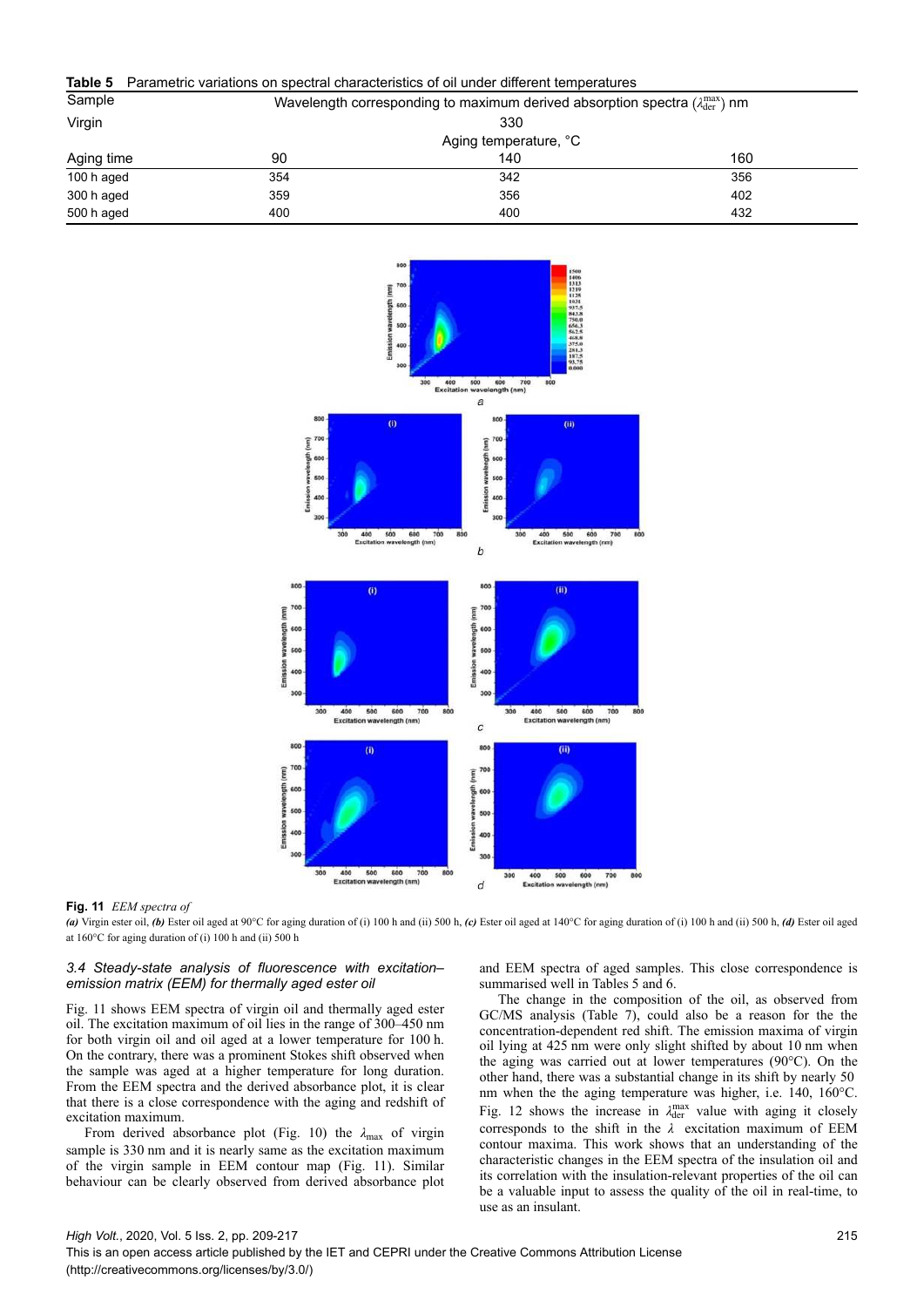**Table 6** Parametric variations on the EEM spectra of oil under different temperatures

| Sample            |                       | Excitation maxima, nm |     |     | Emission maxima, nm |     |  |
|-------------------|-----------------------|-----------------------|-----|-----|---------------------|-----|--|
| Virgin            |                       | 350                   |     |     | 425                 |     |  |
|                   | Aging temperature, °C |                       |     |     |                     |     |  |
| Aging time        | 90                    | 140                   | 160 | 90  | 140                 | 160 |  |
| 100 h-aged sample | 360                   | 370                   | 400 | 435 | 475                 | 476 |  |
| 500 h-aged sample | 390                   | 440                   | 480 | 450 | 535                 | 570 |  |

**Table 7** Composition of thermally aged ester oil based on GC-MS data

| Organic groups/compounds                                                                                                           | Selectivity, %    |                |                   |               |  |  |  |
|------------------------------------------------------------------------------------------------------------------------------------|-------------------|----------------|-------------------|---------------|--|--|--|
|                                                                                                                                    | Virgin sample     | 100 h aged     | 300 h aged        | 500 h aged    |  |  |  |
| carboxylic acids and acid anhydrides                                                                                               | 4.20 (88-90%)     | 16.60 (88-90%) | 42.10 (88-90%)    | 47.1 (88-90%) |  |  |  |
| 9,12-octa decadienoic acid $(C_{18}H_{32}O_2)$                                                                                     | 4.20 (92%)        | 14.20 (92%)    | 19.00 (92%)       | 22.4 (92%)    |  |  |  |
| decanoic acid, 3-methyl $(C_{11}H_{22}O_2)$                                                                                        | 0.0               | 0.0            | 19.00 (87%)       | 21.0 (87%)    |  |  |  |
| carbonyl compounds                                                                                                                 | 2.80 (85-90%)     | 4.30 (85-90%)  | $3.80(85 - 90\%)$ | 11.2 (85-90%) |  |  |  |
| 4-heptanone 2,2,3,3,5,5,6,6-octamethyl $(C_{15}H_{30}O)$                                                                           | 0.0               | 0.0            | 0.0               | 4.30 (86%)    |  |  |  |
| 4-heptanone, 5, 5-diethyl-2, 2, 3, 3-tetramethyl (C <sub>15</sub> H <sub>30</sub> O)                                               | 0.0               | 3.60(89%)      | 3.20(89%)         | 3.30(89%)     |  |  |  |
| antioxidants( $\alpha$ -tocopherol- $\beta$ -mannoside and $\gamma$ -tocopherol) (C <sub>28</sub> H <sub>48</sub> O <sub>2</sub> ) | $3.20(88 - 90\%)$ | 1.30 (88-90%)  | $2.82(88 - 90\%)$ | 0.0           |  |  |  |



**Fig. 12** *Comparison of EEM excitation maximum and*  $\lambda_{der}^{max}$  *of ester oil at 160°C aging*







**Fig. 14** *Correlation between the maximum wavelength of derivative absorption spectra with (a)* IFT, *(b)* Viscosity

#### *3.5 Chemical properties of thermally aged ester oil*

The variations in the IFT, turbidity and viscosity of the thermally aged ester oil are shown in Fig. 13. It was observed that the turbidity of the oil increases with aging due to contamination of solid particles in the suspension. Oil decolouration was also observed with degradation due to insoluble colloidal suspensions produced by oil and the pressboard. A drastic reduction in IFT was observed due to thermal aging. The attraction between the water molecules at the interface was influenced by the presence of polar molecules in suspension with the oil that has caused a decrease in its IFT. Moreover, the red shift in the absorption characteristics of aged oil, possibly due to polar solvents, was confirmed by the variation in its IFT value for thermally degraded oil sample. It is found that viscosity of oil varies with the aging temperature. At low aging temperatures, no significant variation in viscosity was observed, while characteristic variations are observed at higher temperatures.

The correlation between  $\lambda^{\max}$  of derived absorption spectra ( $\lambda_{\text{der}}^{\text{max}}$ ) and chemical characteristics of thermally aged ester oil is shown in Fig. 14. Baka *et al.* [29] estimated the IFT value based on the absorption peak of the thermally aged transformer oil. In the present study, a strong correlation of IFT and viscosity with derived absorption maxima is observed. A direct linear relation exists between viscosity and  $\lambda_{\text{der}}^{\text{max}}$ , whereas inverse linear trend was observed between IFT and  $λ_{\text{der}}^{\text{max}}$ . The observed correlation factor was high, as the goodness of fit lies in the range of 0.9743– 0.9985. The results of the study clearly indicate that  $\lambda_{\text{der}}^{\text{max}}$  has a direct correlation to the chemical property of thermally aged oil and is predominant when thermal aging is carried out at higher temperatures.

# *3.6 Organic composition of thermally aged ester oil*

The virgin and thermally aged ester oils were analysed for their composition using GC/MS. The GC/MS analysis was carried out only for the samples aged at high temperature (160°C) due to significant variation in the organic composition as compared to that aged at a low temperature of 90°C. The relative composition or percent selectivity of major organic functional groups in the virgin and aged oils are shown in Table 7. The percentage match of the individual organic compound and that of the functional group with NIST MS database is indicated in parenthesis. It is evident that the selectivity's of oxygenated species like carboxylic acids, and carbonyl compounds are increasing with the increase in the aging time. This is a clear indication of thermal oxidation of the ester oil. Carboxylic acids and ketones are formed via elementary autoxidation pathways involving free radical reactions such as